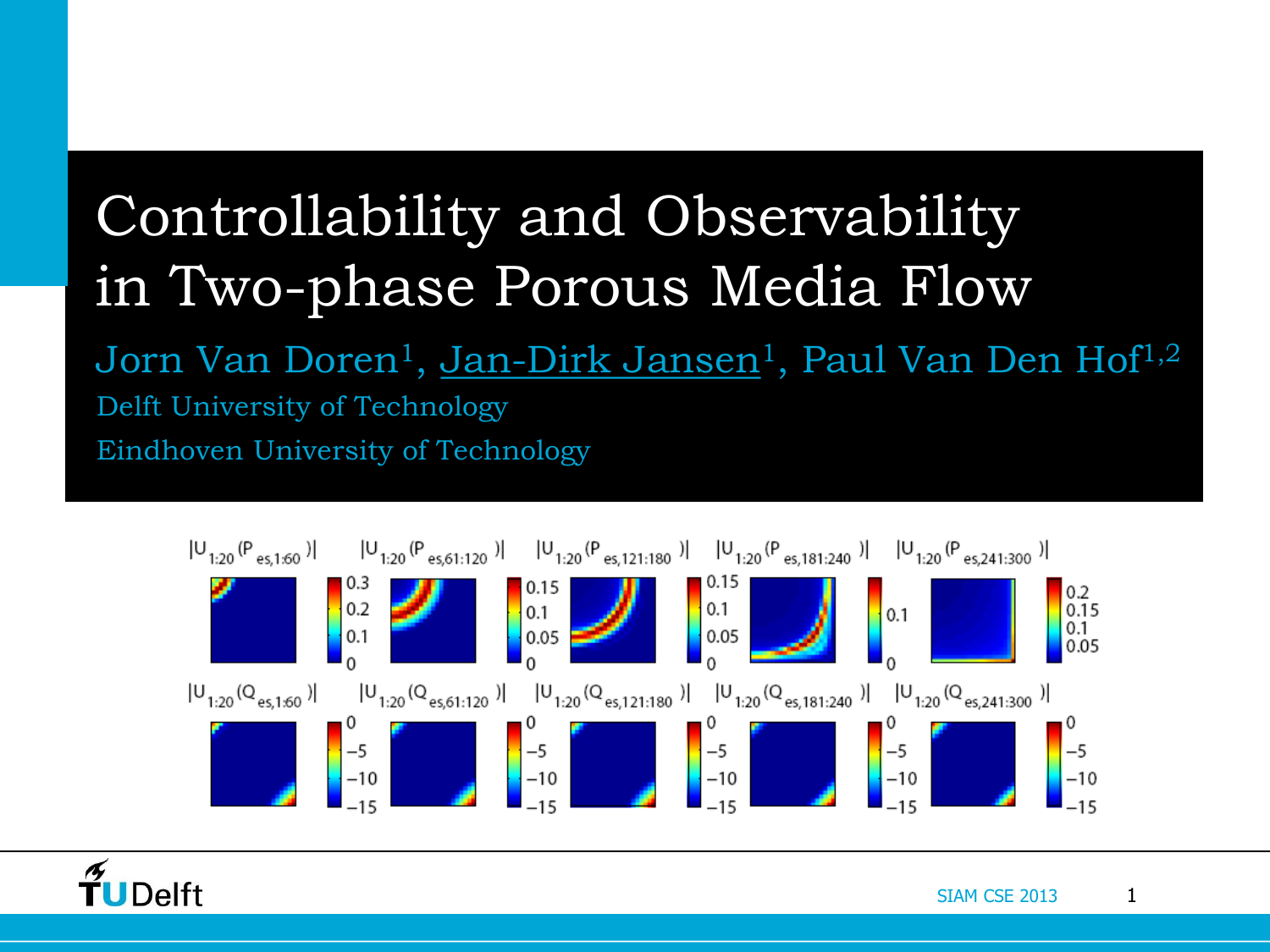## Closed-loop reservoir management



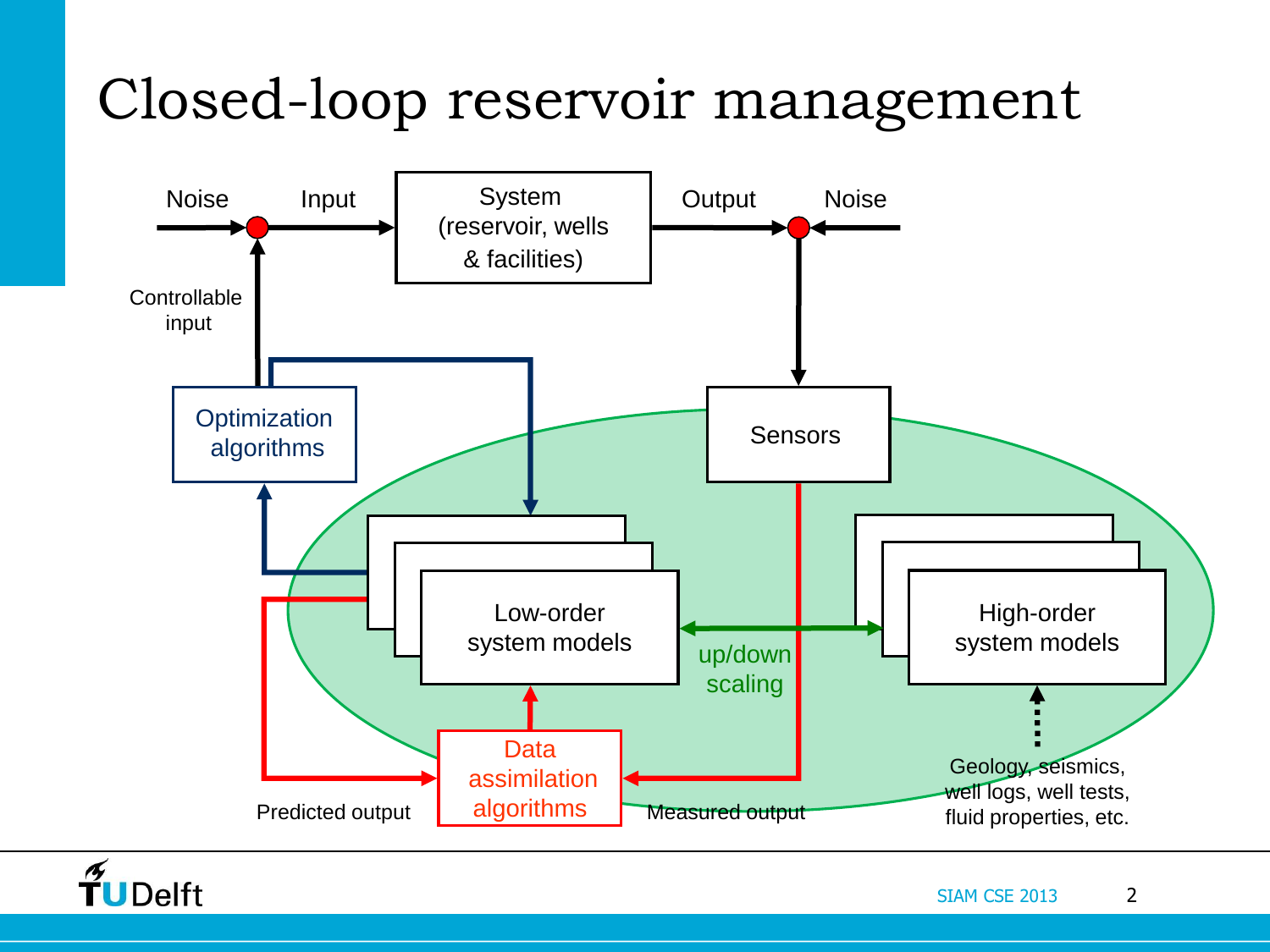# System-theoretical aspects

- Controllability of a dynamic system is the ability to influence the states through manipulation of the inputs.
- Observability of a dynamic system is the ability to determine the states through observation of the outputs.
- Identifiability of a dynamic system is the ability to determine the parameters from the input-output behavior.

System model

$$
\begin{array}{c}\n\text{input } (\breve{\mathbf{p}}_{wf}, \breve{\mathbf{q}}_t) \\
\hline\n\text{parameters } (\mathbf{k}, \phi, \ldots)\n\end{array}\n\quad\n\begin{array}{c}\n\text{output } (\bar{\mathbf{p}}_{wf}, \bar{\mathbf{q}}_w, \bar{\mathbf{q}}_o) \\
\hline\n\end{array}
$$

• Well-defined theory for linear systems. More difficult for nonlinear ones.

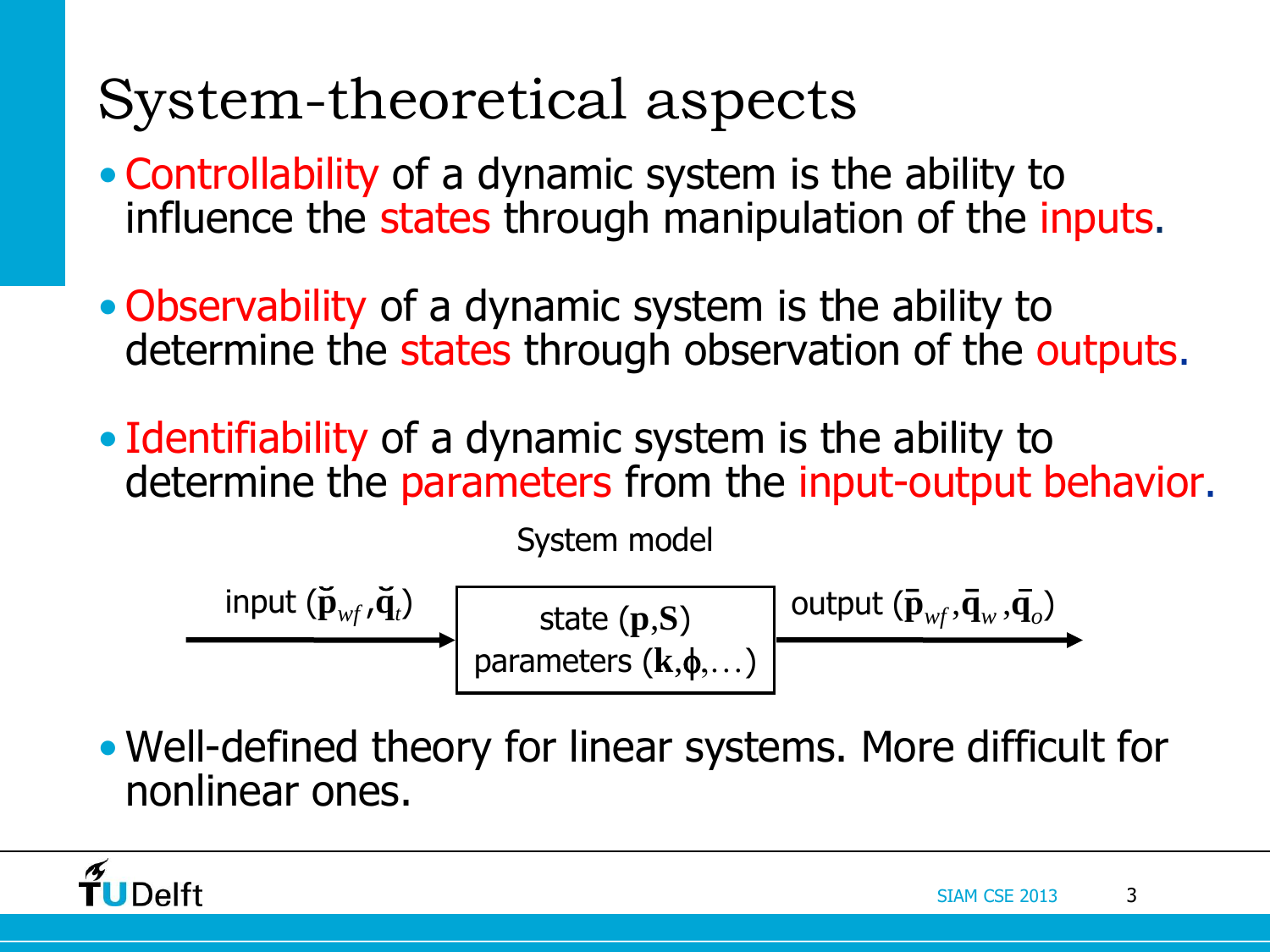# Single-phase flow, linear dynamics



Dynamics completely captured by  $\Sigma = \{A, B, C, D\}$ 

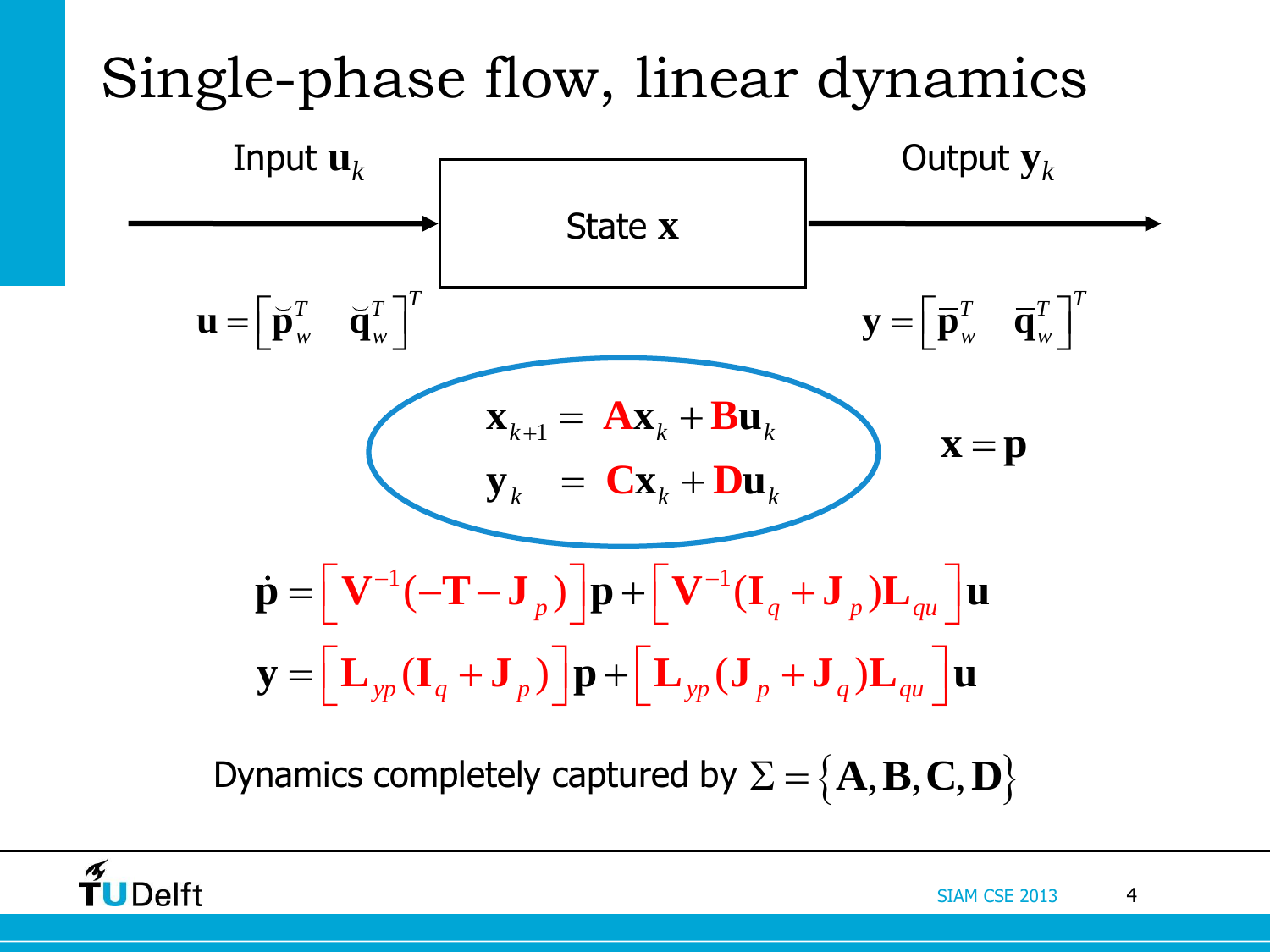# Observability & controllability



Which states are easiest to reach (i.e. are most controllable)?

$$
\mathbf{W}_e = \sum_{k=0}^{\infty} \mathbf{A}^k \mathbf{B} \mathbf{B}^T (\mathbf{A}^T)^k
$$

Controllability Gramian

Which states give strongest output (i.e. are most observable)?

$$
\mathbf{W}_{\mathcal{C}} = \sum_{k=0}^{\infty} (\mathbf{A}^T)^k \mathbf{C}^T \mathbf{C} \mathbf{A}^k
$$

Observability Gramian

$$
\mathbf{A}\mathbf{W}_{e}\mathbf{A}^{\mathrm{T}} - \mathbf{W}_{e} + \mathbf{B}\mathbf{B}^{\mathrm{T}} = \mathbf{0}
$$
\n
$$
\mathbf{A}^{\mathrm{T}}\mathbf{W}_{e}\mathbf{A} - \mathbf{W}_{e} + \mathbf{C}^{\mathrm{T}}\mathbf{C} = \mathbf{0}
$$
\nLyapunov equations

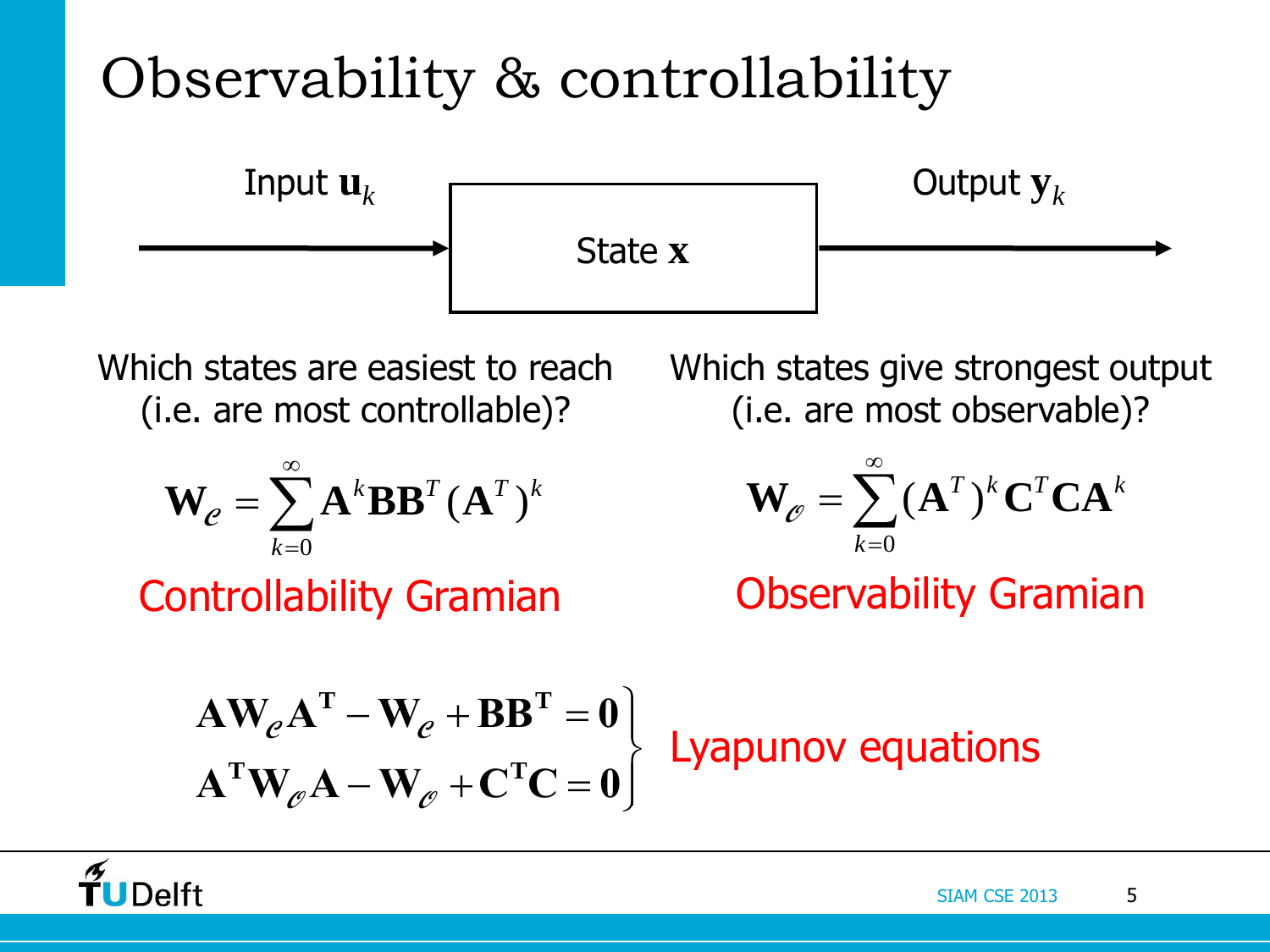# Observability & controllability



Which states are easiest to reach (i.e. are most controllable)?

$$
\mathbf{W}_e = \sum_{k=0}^{\infty} \mathbf{A}^k \mathbf{B} \mathbf{B}^T (\mathbf{A}^T)^k
$$

Controllability Gramian

Which states give strongest output (i.e. are most observable)?

$$
\mathbf{W}_{\varnothing} = \sum_{k=0}^{\infty} (\mathbf{A}^T)^k \mathbf{C}^T \mathbf{C} \mathbf{A}^k
$$

Observability Gramian

'Energy' interpretation:

$$
E_{con}(\mathbf{x}) = \mathbf{x}^T \mathbf{W}^{-1}_{e} \mathbf{x} \qquad E_{obs}(\mathbf{x}) = \mathbf{x}^T \mathbf{W}_{e} \mathbf{x}
$$

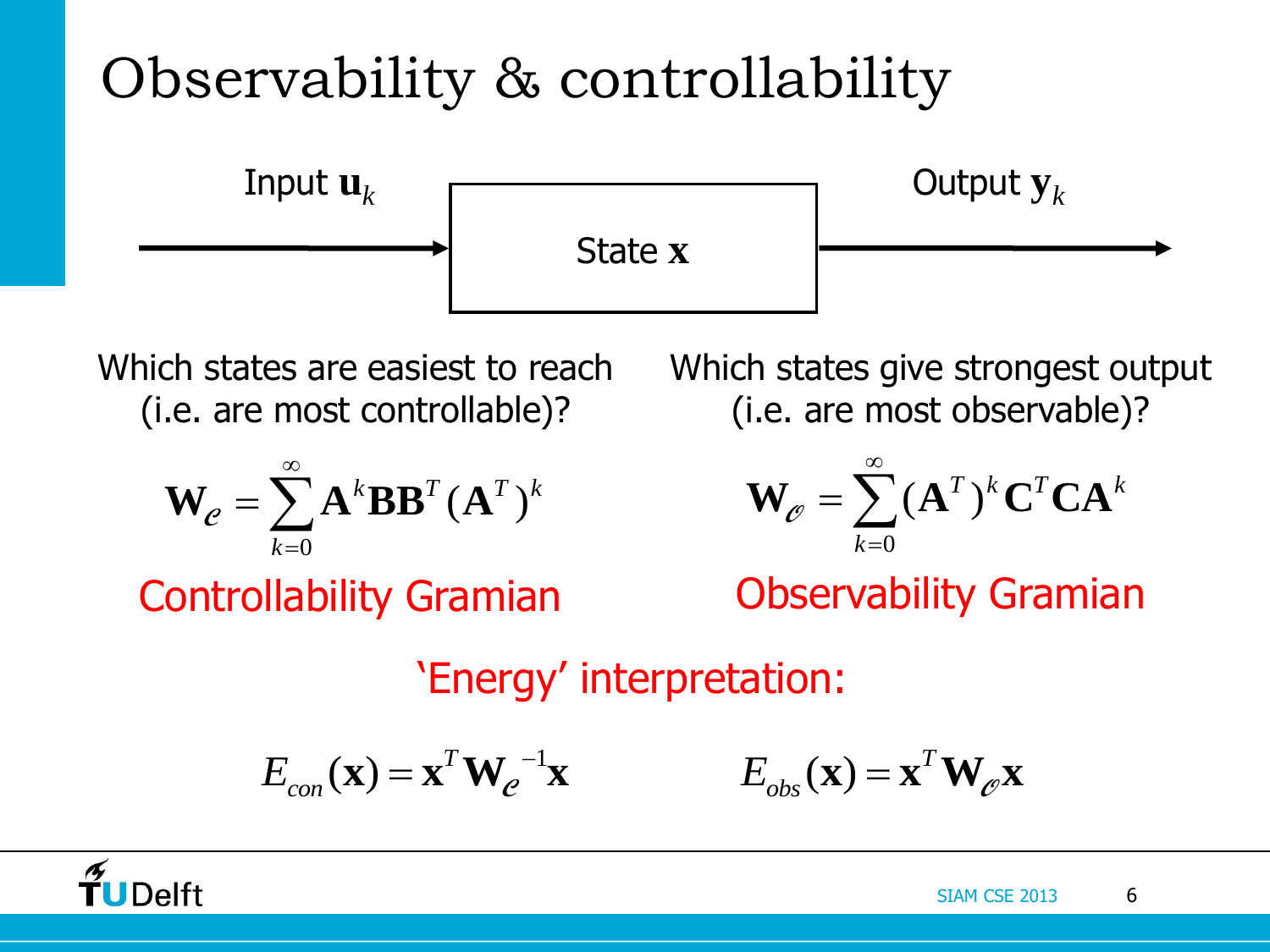# Balanced input and output

• In a balanced realization the controllability and observability<br>
Gramians are equal and diagonal. We define a similarity<br>
transformation T such that:<br>  $\overline{\mathbf{x}} = \mathbf{T}\mathbf{x}$ <br>  $\overline{\mathbf{x}} = \mathbf{T}\mathbf{x}$ Gramians are equal and diagonal. We define a similarity transformation **T** such that:

function T such that:

\n
$$
\overline{\mathbf{x}} = \mathbf{T} \mathbf{x}
$$
\n
$$
\dot{\overline{\mathbf{x}}} = \mathbf{T} \mathbf{A} \mathbf{T}^{-1} \overline{\mathbf{x}} + \mathbf{T} \mathbf{B} \mathbf{u}, \cdots
$$
\n
$$
\overline{\mathbf{W}}_{e} = \overline{\mathbf{W}}_{e} = diag(\sigma_{h}) = \begin{bmatrix} \sigma_{h,1} & 0 & \cdots & 0 \\ 0 & \sigma_{h,1} & \cdots & 0 \\ \vdots & \vdots & \ddots & \vdots \\ 0 & 0 & \cdots & \sigma_{h,n} \end{bmatrix}
$$
\nequalizes the input-to-state and state-to-output energies.

• Balancing equalizes the input-to-state and state-to-output energies, such that the states that are difficult to reach are precisely those that are difficult to observe.

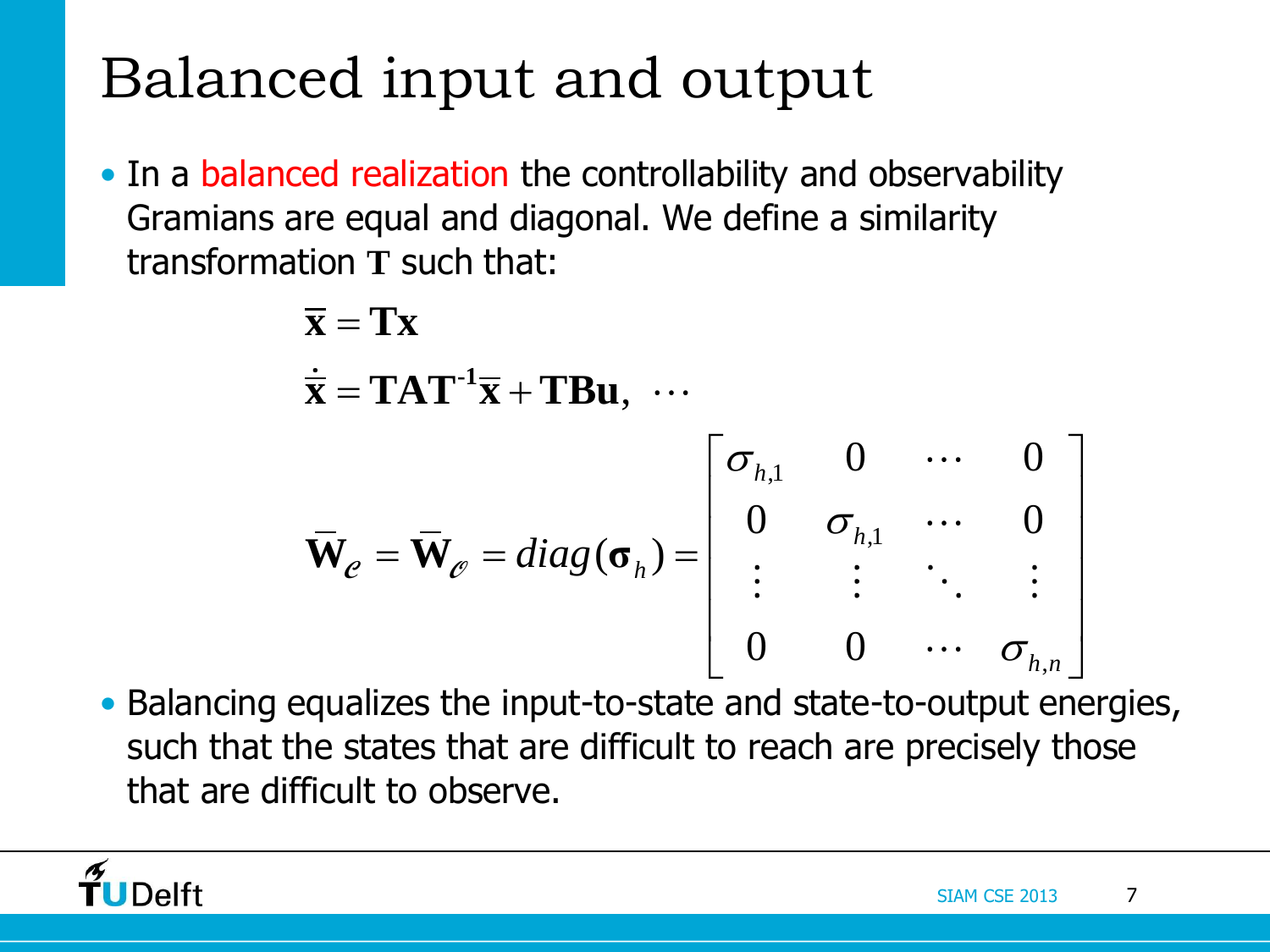# Hankel singular values (HSV)

**Mathematically**  $\sigma_H = \sqrt{\lambda_i(\mathbf{W}_e \mathbf{W}_e)}$  $10<sup>0</sup>$  $10^{10}$ 



- Physically
	- They give a measure of the energy of individual states.
	- They measure the combined controllability and observability of a system.
	- They give a measure of contribution of each state to the input/output behavior.
- $\bullet$  Invariant to internal system description (unlike  $\mathbf{W}_e, \mathbf{W}_e$ )

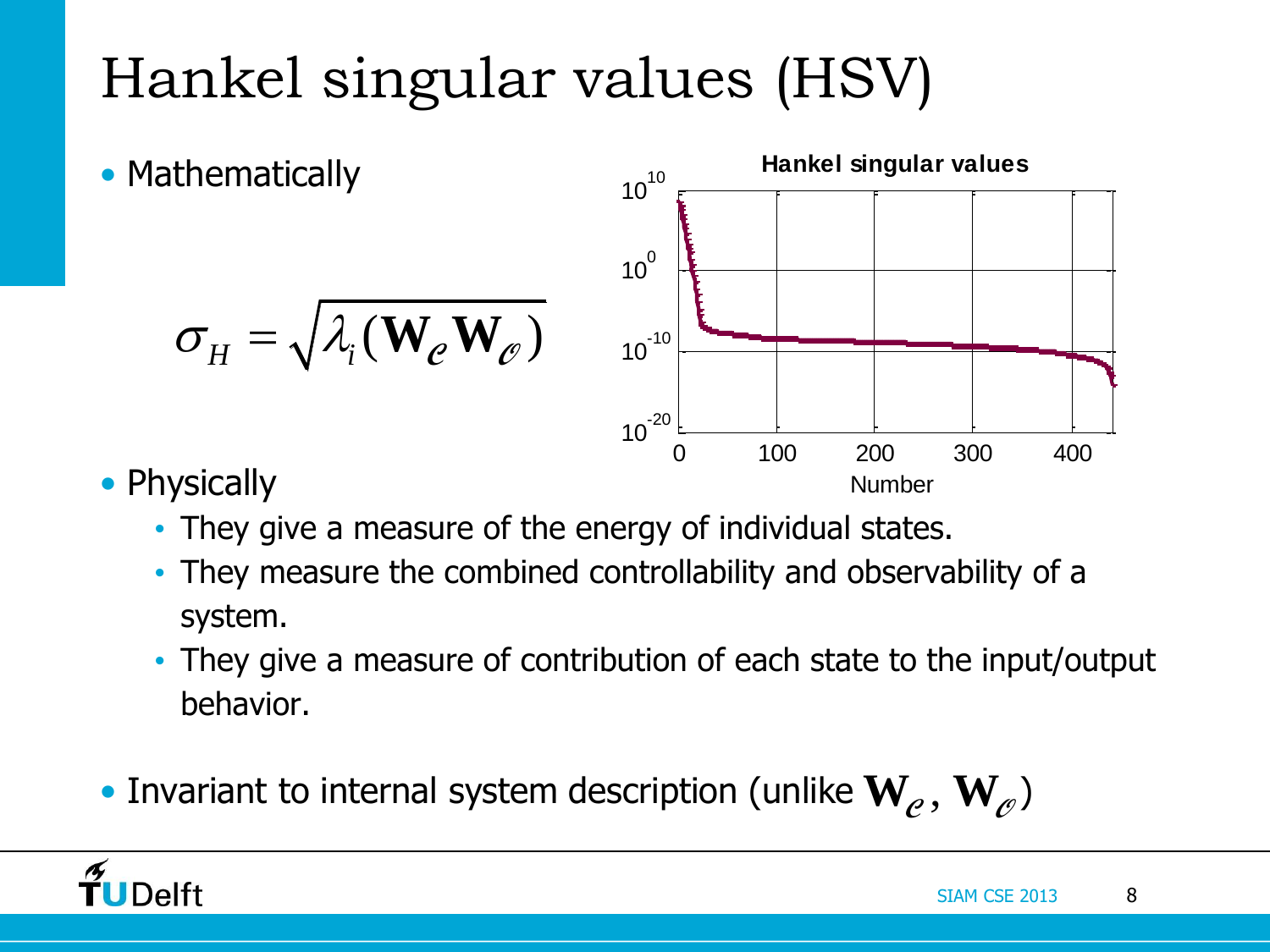## Example: 5-well toy model

o – flow meter x – pressure gauge



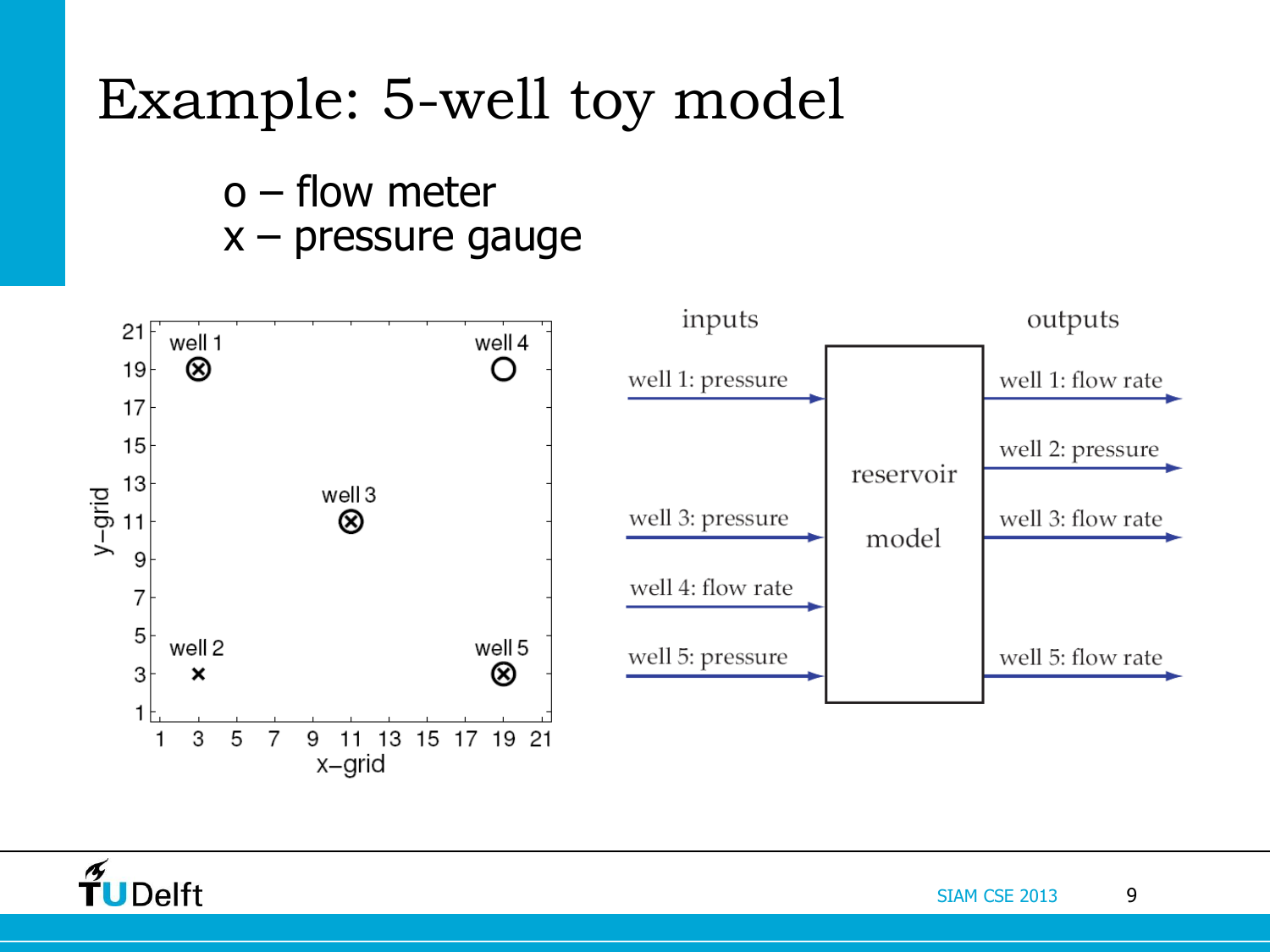# Example: Hankel singular values



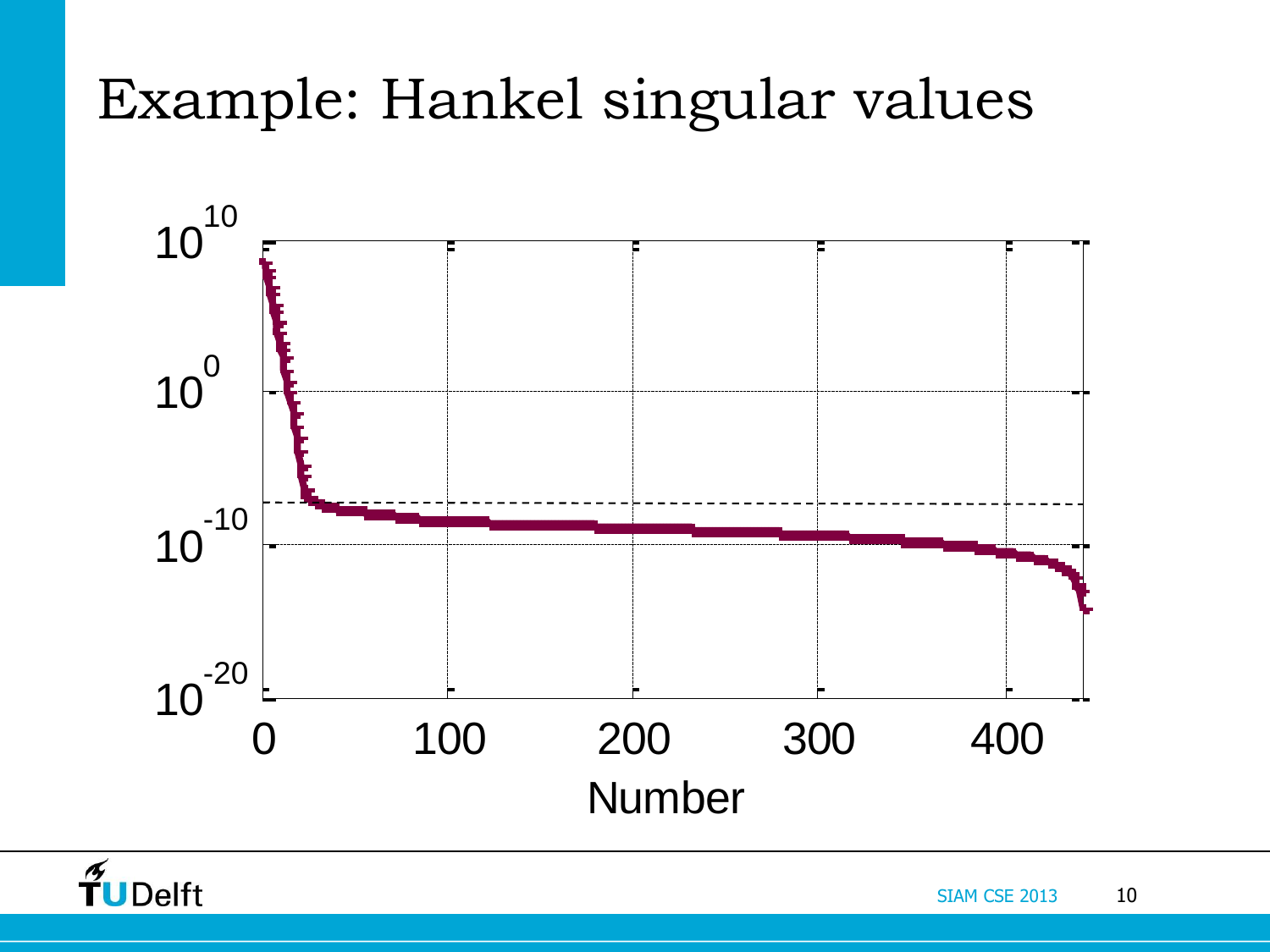

 $\frac{1}{\sqrt{2}}$ UDelft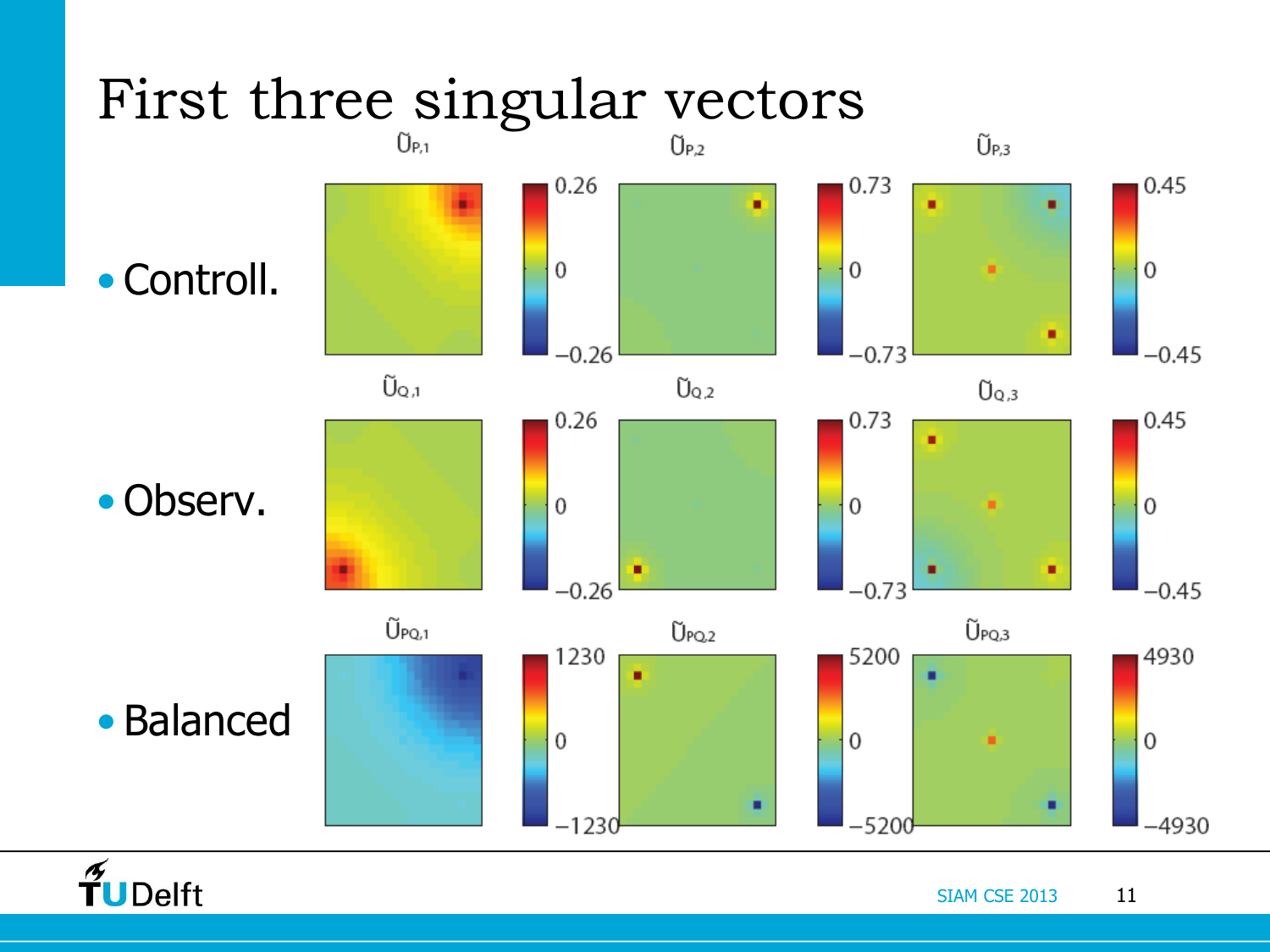#### Top layer SPE 10



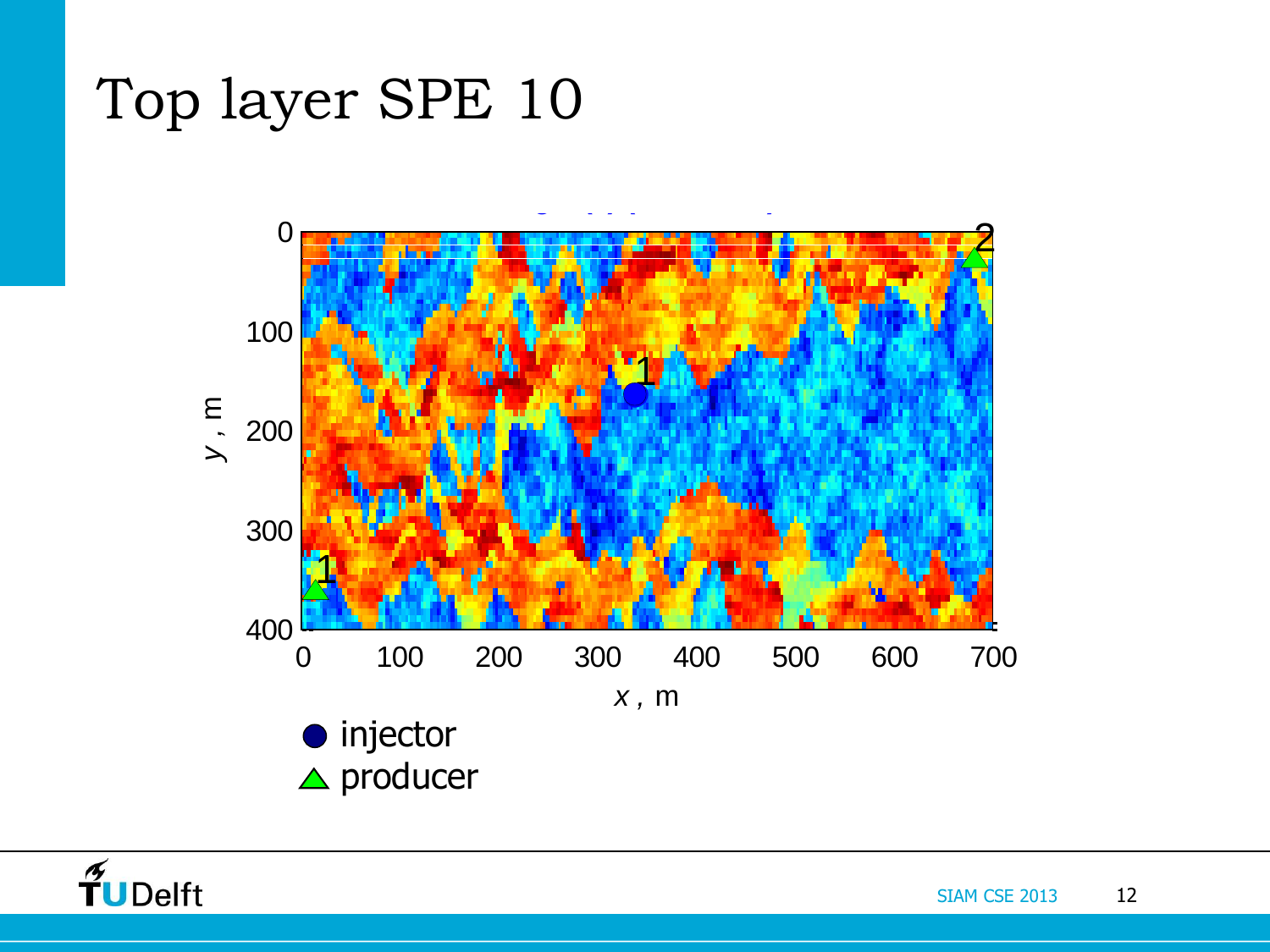# Combined observability/controllability



Singular value-weighted first 52 log 10 Hankel singular vectors

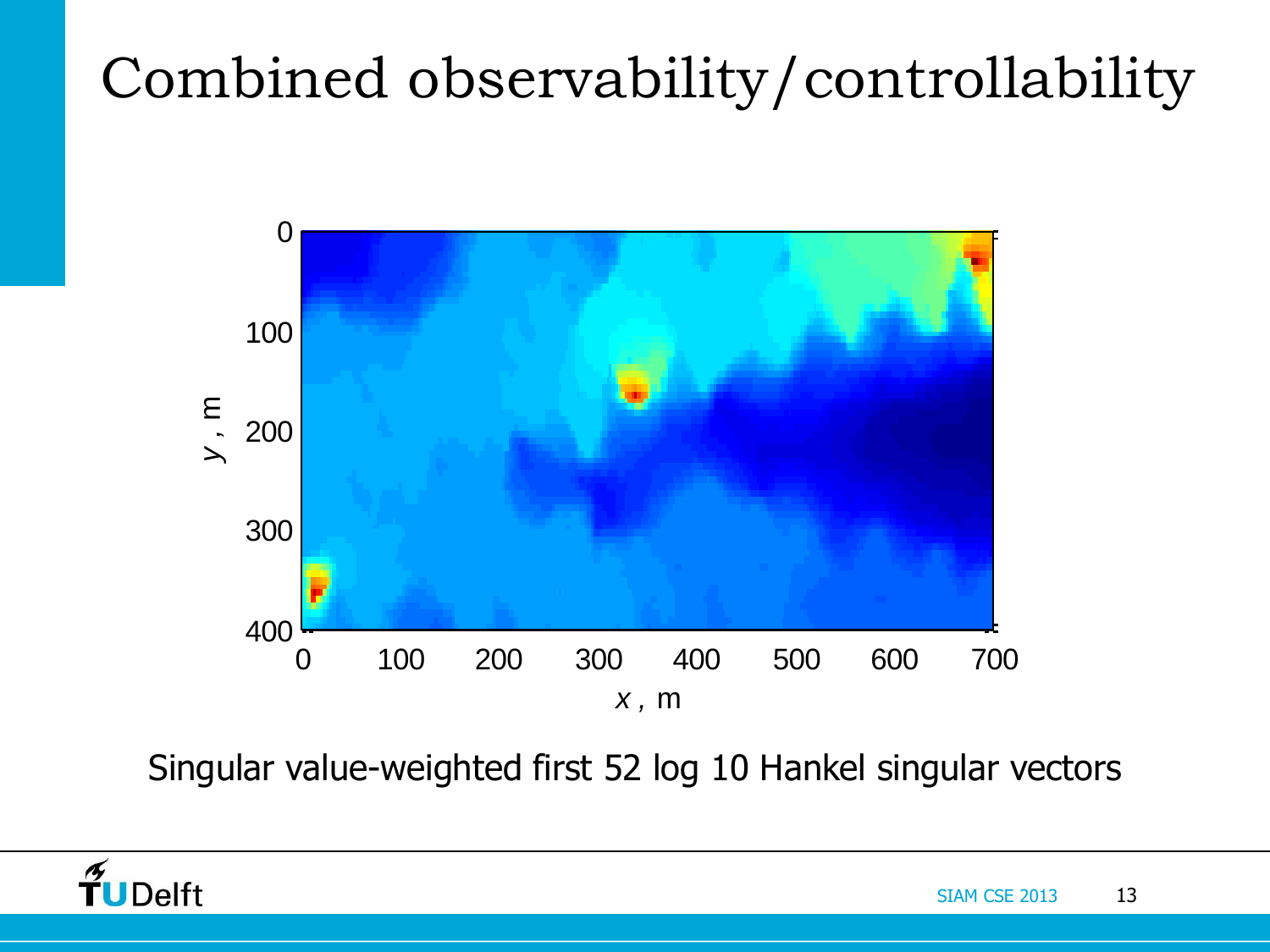# Combined observability/controllability



Singular value-weighted first 52 'grid block importance maps'

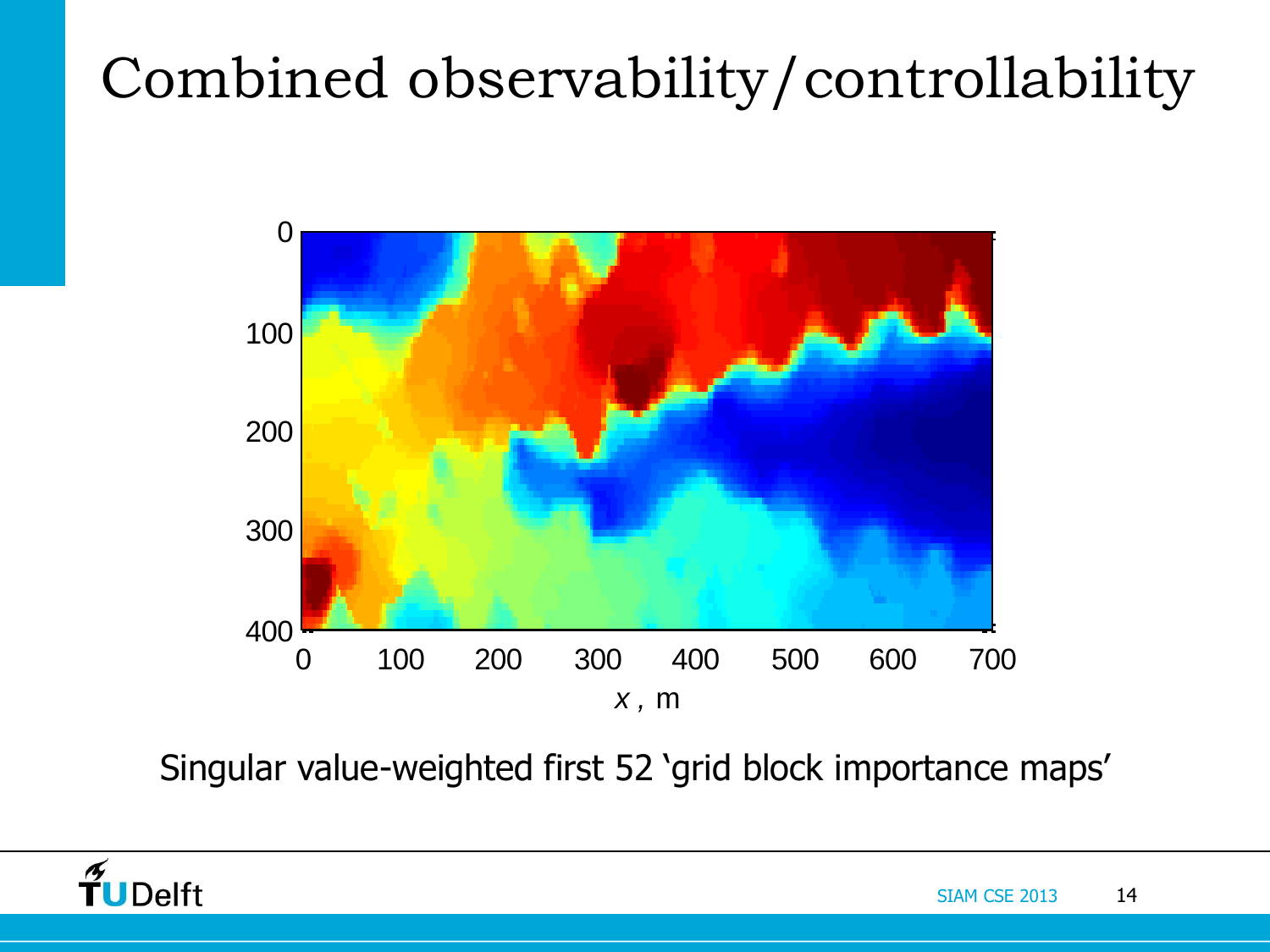# Two-phase flow, nonlinear dynamics



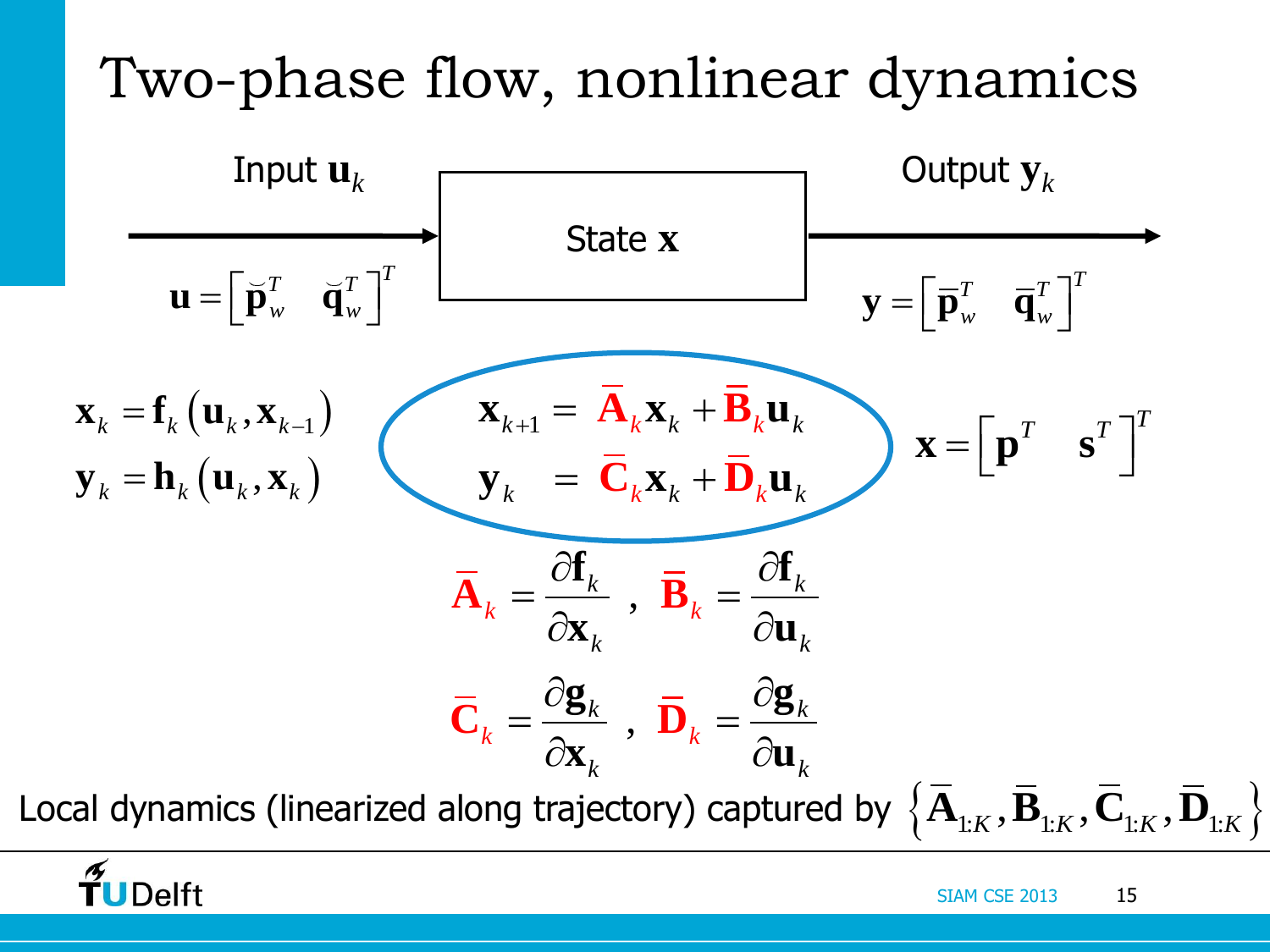Empirical controllability Gramian

$$
\mathbf{W}_e = \sum_{k=0}^{\infty} \mathbf{A}^k \mathbf{B} \mathbf{B}^T (\mathbf{A}^T)^k \text{ Ordinary controllability Gramian}
$$
\n
$$
\mathbf{x}_1 = \mathbf{A} \mathbf{x}_0 + \mathbf{B} \mathbf{u}_1
$$
\n
$$
\mathbf{x}_2 = \mathbf{A}^2 \mathbf{x}_0 + \mathbf{A} \mathbf{B} \mathbf{u}_1 + \mathbf{B} \mathbf{u}_2
$$
\n
$$
\mathbf{x}_3 = \mathbf{A}^3 \mathbf{x}_0 + \mathbf{A}^2 \mathbf{B} \mathbf{u}_1 + \mathbf{A} \mathbf{B} \mathbf{u}_2 + \mathbf{B} \mathbf{u}_3
$$
\netc.

For unit impulse input:  $x_0 = 0$ ,  $u_1 = 1$ , and  $u_2 = ... = 0$ 

$$
\mathbf{x}'_k = \mathbf{A}^{k-1} \mathbf{B}
$$

$$
\mathbf{W}_e = \sum_{k=1}^{\infty} \mathbf{x}'_k (\mathbf{x}'_k)^T
$$

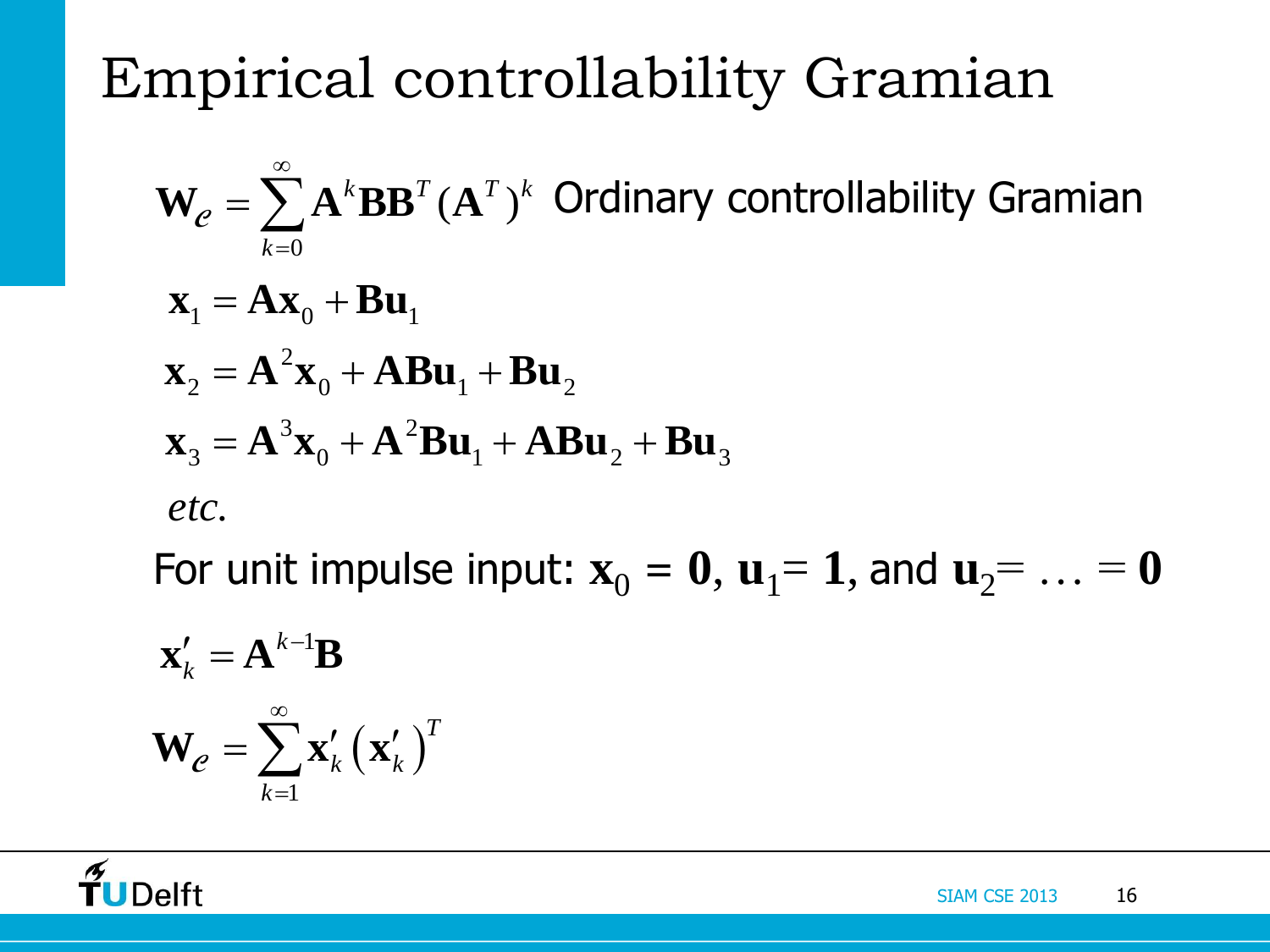Empirical controllability Gramian (2)

$$
\mathbf{W}_e = \sum_{k=1}^{\infty} \mathbf{x}'_k \left(\mathbf{x}'_k\right)^T
$$
 Ordinary controllingability Gramian

$$
\overline{\mathbf{W}}_e = \begin{bmatrix}\n\mathbf{x}_1 \mathbf{x}_1 & \mathbf{x}_1 \mathbf{x}_2 & \cdots & \mathbf{x}_1 \mathbf{x}_K \\
\mathbf{x}_2 \mathbf{x}_1 & \mathbf{x}_2 \mathbf{x}_2 & \cdots & \mathbf{x}_2 \mathbf{x}_K \\
\vdots & \vdots & \ddots & \vdots \\
\mathbf{x}_K \mathbf{x}_0 & \mathbf{x}_K \mathbf{x}_2 & \cdots & \mathbf{x}_K \mathbf{x}_K\n\end{bmatrix}
$$
\n
$$
= \begin{bmatrix}\n\mathbf{x}_1 \\
\mathbf{x}_2 \\
\vdots \\
\mathbf{x}_K\n\end{bmatrix}\n\begin{bmatrix}\n\mathbf{x}_1 & \mathbf{x}_2 & \cdots & \mathbf{x}_K\n\end{bmatrix} = \mathbf{X}\mathbf{X}^T
$$
\nsuperscript{th}

\nsubstituting the values of  $\mathbf{x}_1$  and  $\mathbf{x}_2$ .

When repeated for many inputs: Empirical Gramian (Lall et al., 2002)

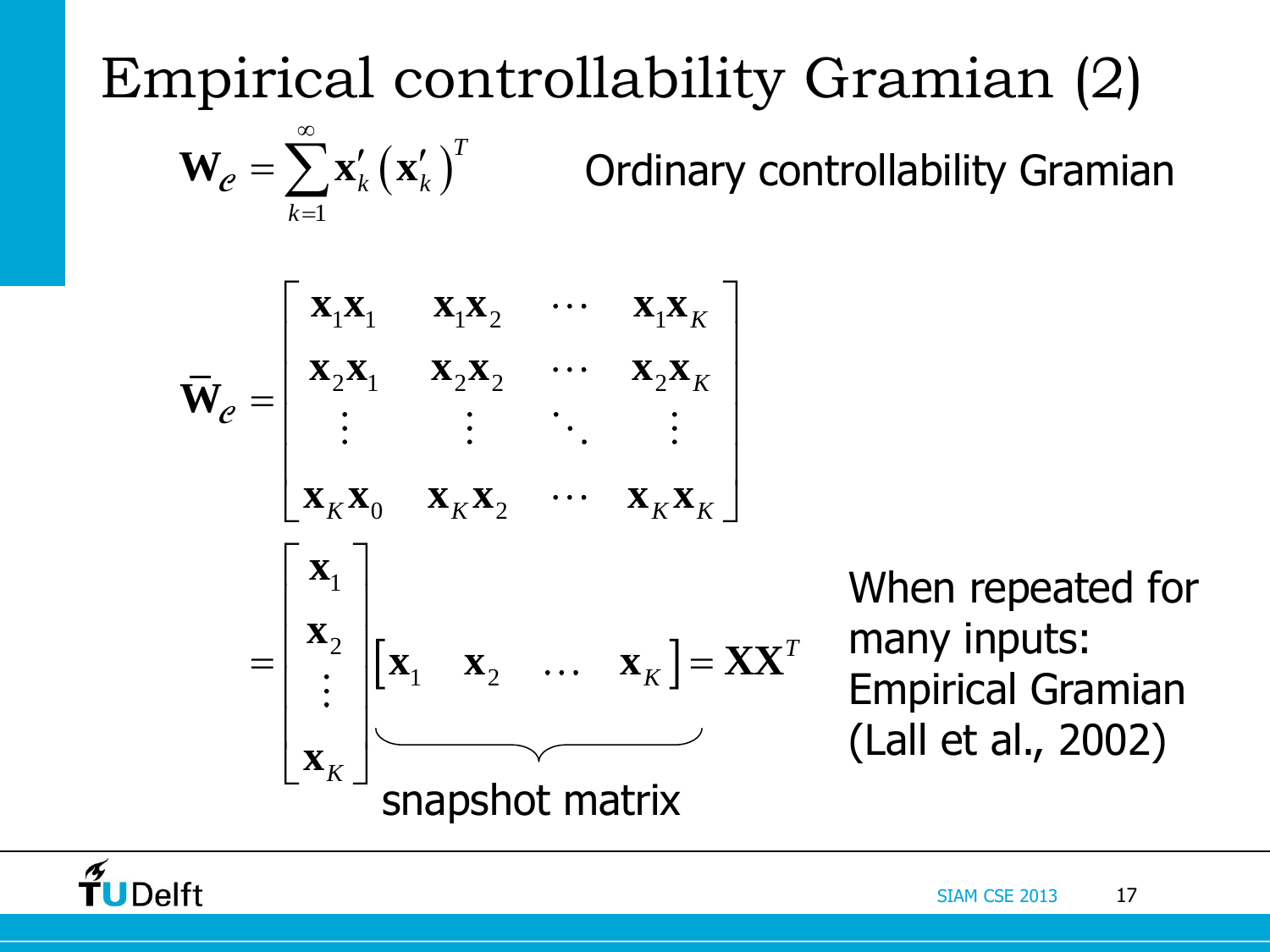# Empirical Gramians, balancing & POD

- Empirical Gramian is formally only defined for unit impulse input (Lall et al., 2002).
- Can be made more robust by repeating for different inputs or parameters ('empirical covariance matrices'; Hahn et al., 2003)
- parameters ('empirical covariance matrices'; Hahn et al., 2003)<br>• Recall: Covariance matrix  $\mathbf{C} = \sum_{k=1}^{K} (\mathbf{x}_k \overline{\mathbf{x}}) (\mathbf{x}_k \overline{\mathbf{x}})^T / (K 1)$
- Remains only valid locally, i.e. around given state trajectory
- Similar expression for empirical observability Gramian. Alternatively defined in terms of snapshots of adjoint simulation
- Empirical balanced realization can be obtained by combining forward and adjoint snapshots (Willcox, 2002; Antoulas, 2005)
- SVD of **X** or eigenvalue decomposition of **XX***<sup>T</sup>* (or **X***<sup>T</sup>***X**) gives basis vectors for reduced-order modeling: Proper Orthogonal Decomposition (POD)

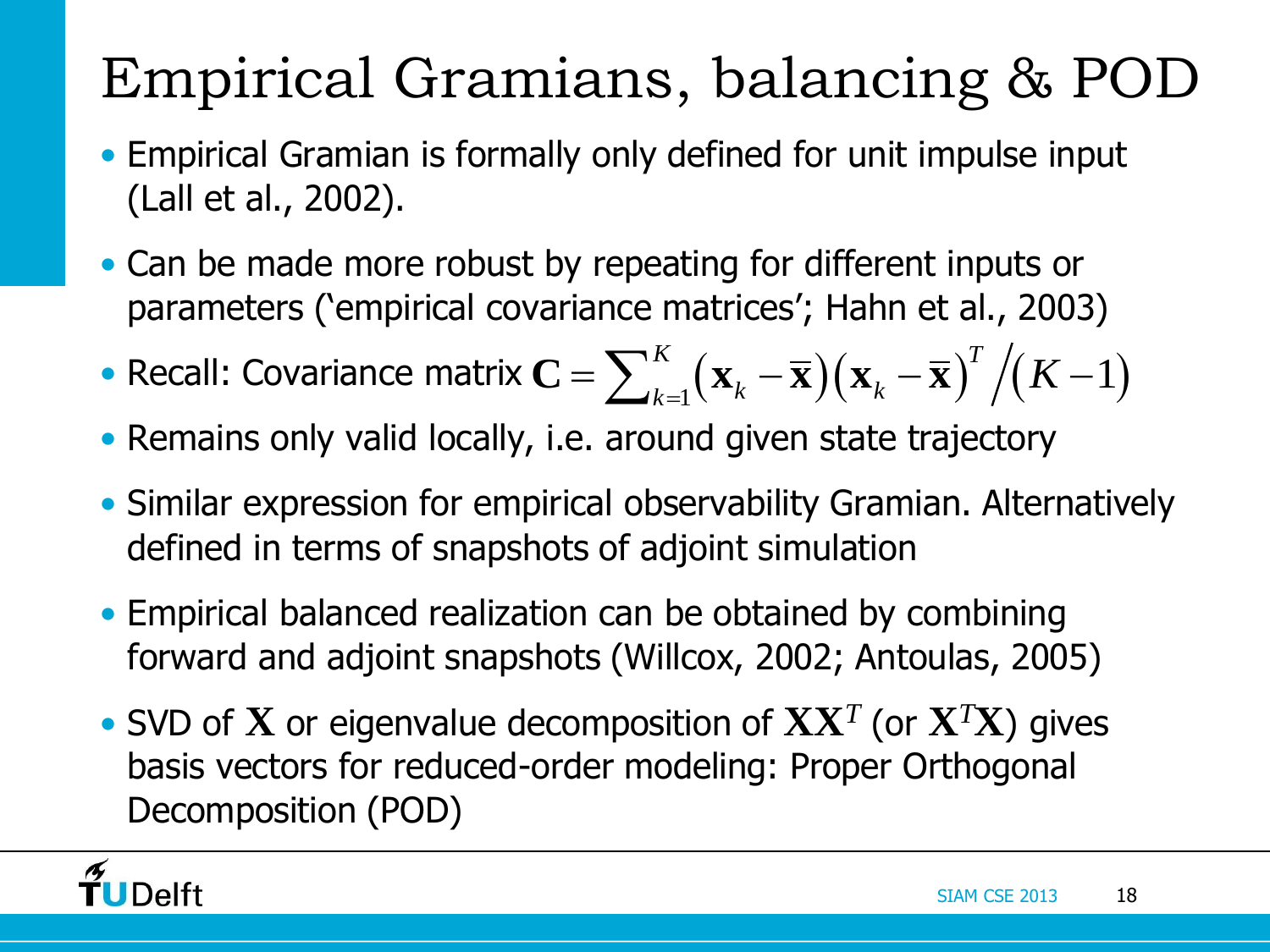### Controllab./observab. pressures



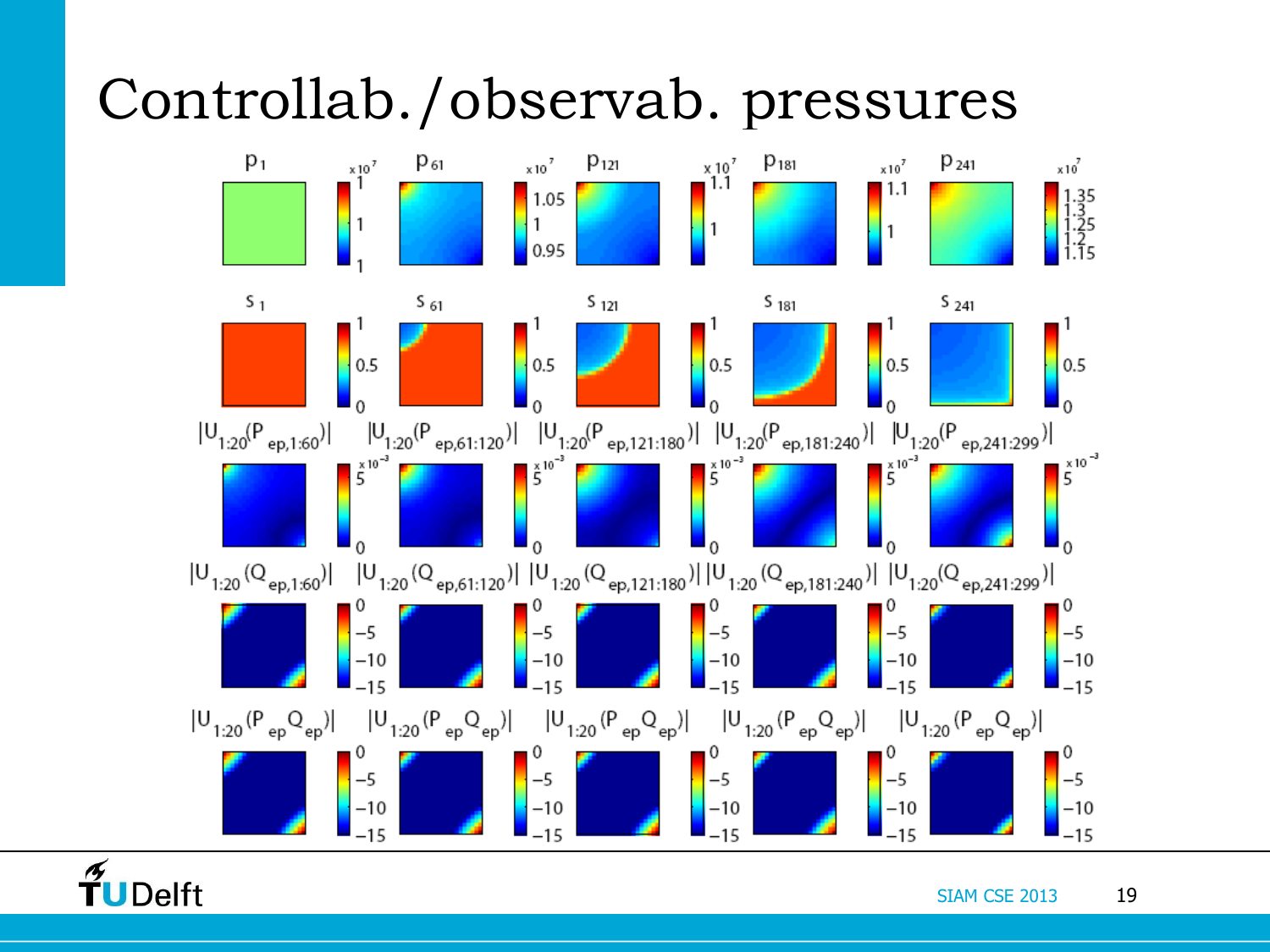

#### $\boldsymbol{\mathscr{F}}$ TUDelft

SIAM CSE 2013 20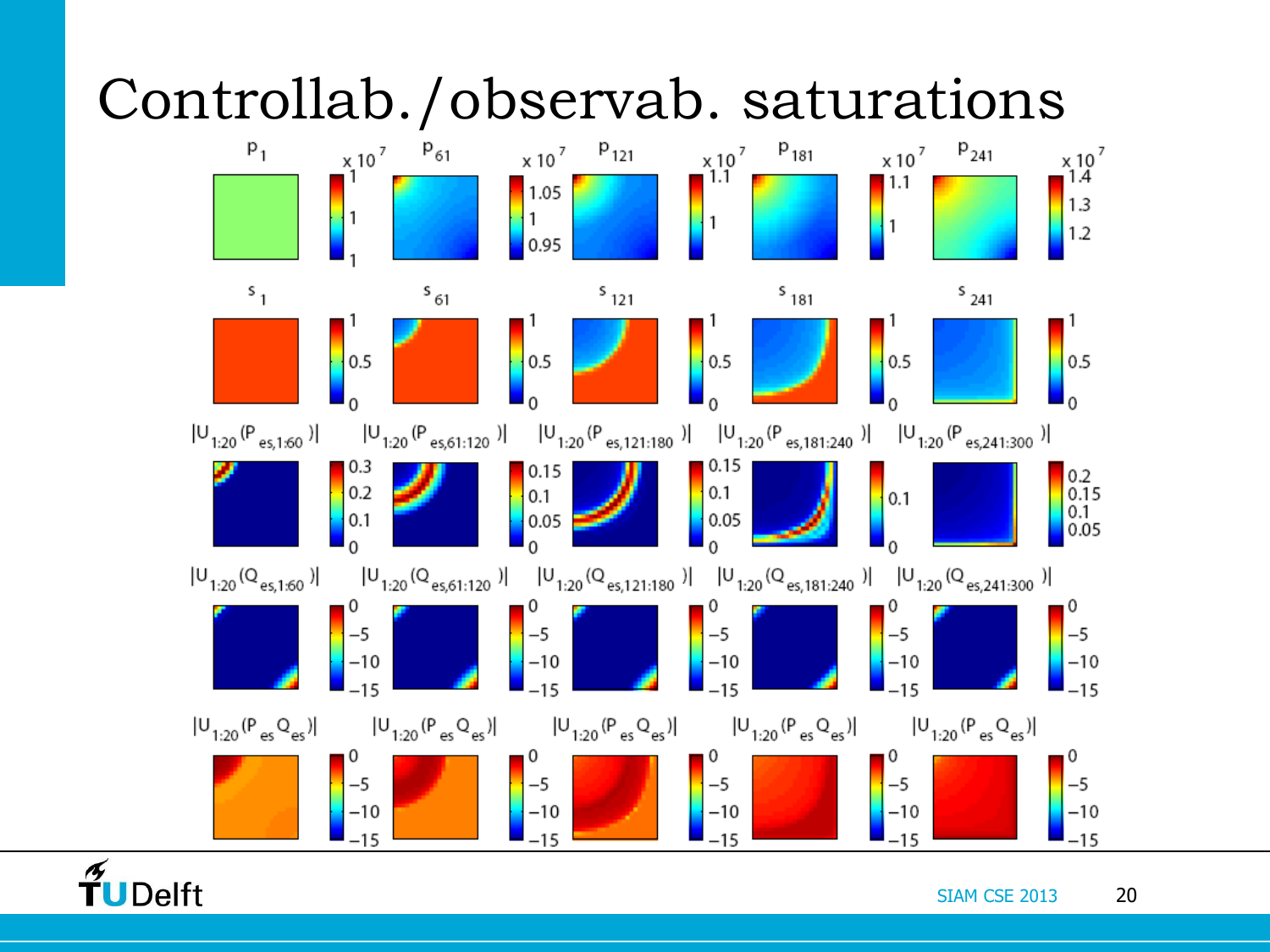# Identifiability

- Structural identifiability: can we determine parameters from ideal (persistently exciting) inputs and perfect measurements?
- Theoretical maximum number of identifiable parameters:

$$
N_{\text{max}} = (N_u N_y) n_{\text{eff}} + N_u N_y
$$

- Practical identifiability: can we determine parameters from a given input-output sequence?
- Closely related to (dimensionless) sensitivity matrix (Al Reynolds et al.):<br>  $\mathbf{S} = \frac{\partial \mathbf{h}}{\partial \mathbf{a}}$  or  $\tilde{\mathbf{S}} = \mathbf{P}_d^{-\frac{1}{2}} \mathbf{S} \mathbf{P}_m^{\frac{1}{2}}$

$$
\mathbf{S} = \frac{\partial \mathbf{h}}{\partial \mathbf{\theta}} \text{ or } \tilde{\mathbf{S}} = \mathbf{P}_d^{-\frac{1}{2}} \mathbf{S} \mathbf{P}_m^{\frac{1}{2}}
$$

- If you think observability is poor, try identifiability!
- For more; see dissertation Jorn van Doren (2010)